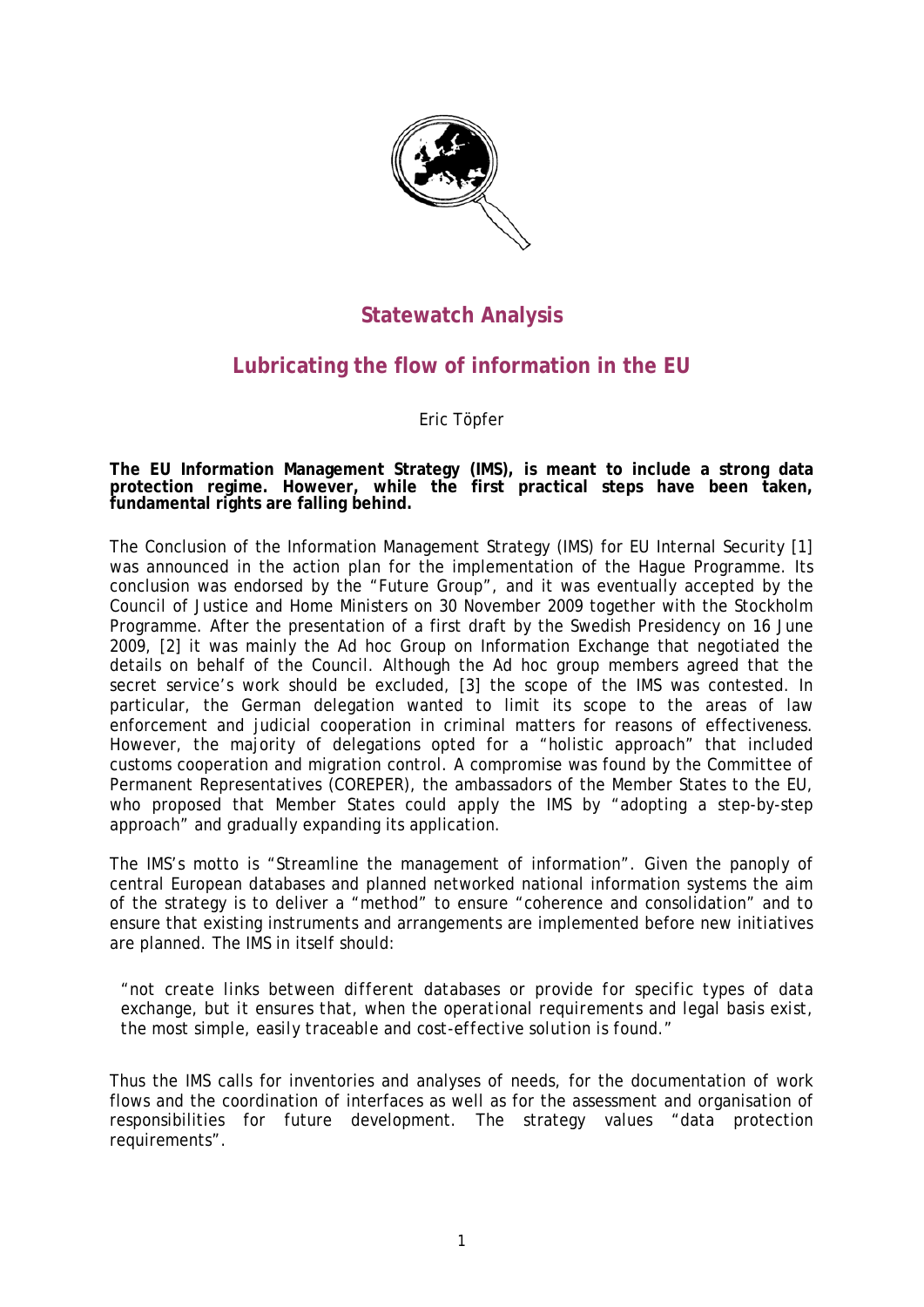But on the other hand it explicitly states that the daily practice of information exchange "must not be hampered by issues of competence": interoperability, the availability and seamless flow of data, should be:

*"ensured whenever necessary and proportional, among and beyond the authorities directly responsible for EU internal security, but also that it is limited to these cases."* 

#### **IMS in action: information mapping**

For the IMS follow-up the Ad hoc Group (which in July 2010 became the permanent Working Party on Information Exchange and Data Protection (DAPIX), now responsible for technical and administrative aspects of the implementation of the "principle of availability") outlined an action list. This list, which had grown to 17 projects, [4] was narrowed down to 11 "priority actions" by March 2010 (see Table 1). [5]

Since then small project teams have been making progress on each of the actions. The first milestone in processing the action list was taken by the European Commission taking charge of priority action number one, the "information mapping project". On 20 July 2010 Home Affairs Commissioner, Cecilia Malmström, presented the Communication entitled "Overview of information management in the area of freedom, security and justice", [6] the first comprehensive update of a report on third pillar information systems that was published in 2003.

From "Advance Passenger Information" to "Visa Information System (VIS)" the overview lists 19 existing "instruments", (i.e. regulations for the implementation and operation of IT systems and cross-border information networks, for mandatory collection of data at the national level and for data transfer to third countries), (see Table 2). While some of these regulations and systems are in place and have been operating for many years, such as the Schengen Information System (SIS) or EURODAC, others have still not been fully implemented, such as the Prüm Decisions and the Data Retention Directive. In addition, the overview lists six projects which are currently under discussion: a European Passenger Name Record (PNR) System, an Entry-Exit-System for non-EU-citizens, a Registered Travellers System for fast biometric border controls for frequent flyers, an Electronic System of Travel Authorisation (ESTA) for accelerated immigration control of third-country nationals not subject to visa requirements, a European Terrorist Finance Tracking Programme (TFTP) and a European Police Record System (EPRIS).

The overview concludes by confirming the commitment to data protection, valuing in particular "privacy by design", (i.e. technical data protection solutions and the need to justify new instruments adequately). The consideration of "sunset" clauses and mandatory evaluation for future instruments is also proposed. In addition, the Conclusion seeks "to draw on the input of all relevant stakeholders", including "economic actors and civil society" when developing new initiatives and suggests that the nascent EU Agency for the Operational Management of Large-scale IT Systems, namely SIS, EURODAC and VIS, could facilitate such dialogues.

Justice Commissioner Viviane Reding's Communication for "A comprehensive approach on personal data protection in the European Union", published on 4 November 2010, points in a similar direction. [7] Noting that Council Framework Decision 2008/977/JHA on data protection in police and judicial cooperation in criminal matters only applies to crossborder exchange of data and not to data processing in the Member States themselves, and that many loopholes exist from the principle of binding purpose and that Europol's and Eurojust's computer systems and the SIS and CIS do not fall under the scope of the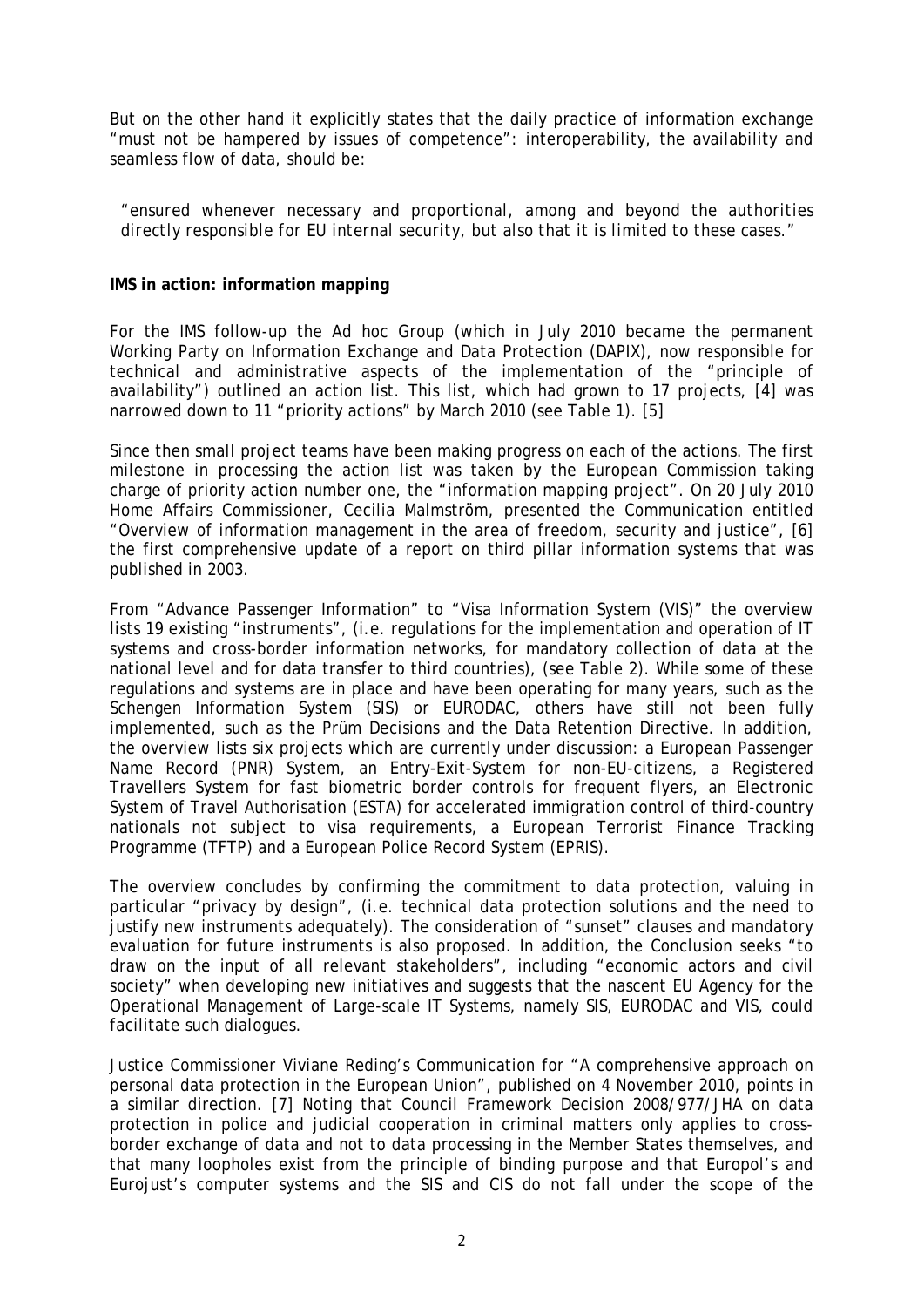Framework Decision, the Communication emphasises "the need to consider a revision of the current rules" and invites all "concerned stakeholders" for consultation.

European Data Protection Supervisor (EDPS) Peter Hustinx was pleased and expressed his support for both Malmström's and Reding's Communications. [8] He complained, however, that Malmström's overview on information management refers to alleged successes and is silent on problems and deficiencies. Indeed, the Communication surprisingly emphasises that most systems and networks for information exchange in the "area of freedom, security and justice" have a "limited purpose". Thus, it bluntly ignores the function creep inherent in most "instruments". Moreover, it suggests that proportionality is the system's rule while claiming, for instance, that the Prüm Decision's aim is to combat terrorism and serious crime, despite the fact that almost 90 per cent of Prüm "hits" occur during investigations of theft or fraud. [9] Therefore, concern is justified - even more so when given how the JHA Council's working parties, in particular the shadowy Multidisciplinary Group on Organised Crime (MDG), successfully torpedoed the Commission's weak proposal for the Framework Decision on third pillar data protection after its publication in 2005. [10]

## **Towards a comprehensive approach on data protection?**

Indicators of the direction that the revision of the data protection framework might take in the field of justice and home affairs can be found in the reactions of the Council to the Commission's Communication and the progress of other "priority actions" implementing the IMS. After an initial brief policy debate by Justice and Home Ministers at their Council meeting on 2-3 December 2010, [11] it was the DAPIX Working Party that discussed the issue shortly before Christmas 2010. The Commission presented the Communication on data protection and, when asked whether their legislative proposals would "take into account the specific requirements of law enforcement bodies and how the impact on operational policies would be assessed", replied that the "limits of transparency for the police sector would be respected". [12]

On 10 January 2011, the Hungarian Presidency presented a first classified draft for a Council Conclusion [13] responding to the Commission's Communication which was – additionally informed by an Opinion of the European Data Protection Supervisor (EDPS) [14] – discussed twice in depth by the separate DAPIX subgroup on data protection in the course of the month. A revised draft version [15] – still secret – was discussed in the first weeks of February by JHA Counsellors, the attachés of the Permanent Representations of the Member States in Brussels. As only the fourth revision of this second draft was published in the Council's Register the detailed arguments behind closed doors remain unknown. But it is clear that far reaching revisions of the current data protection framework for police and judicial cooperation are contested by strong interests. Three days before JHA Counsellors met for the second time in Brussels to discuss the draft Conclusion, the German *Länder* adopted a Decision on the Commission's Communication arguing that the EU lacks the competence to expand the scope of the data protection regulation to domestic data processing by police and judicial authorities: "The regulations have to be limited to crossborder issues." [16]

The Conclusion adopted by the JHA Council at its meeting on 24-25 February "welcomes" the Commission's Communication and "strongly supports the aim outlined in the Communication according to which appropriate protection must be ensured for individuals in all circumstances." However, the document strongly emphasises the "specificities" of police and judicial cooperation in criminal matters and highlights the fact that a comprehensive approach "does not necessarily exclude specific rules" for this field, namely that "certain limitations have to be set regarding the rights of individuals" or "that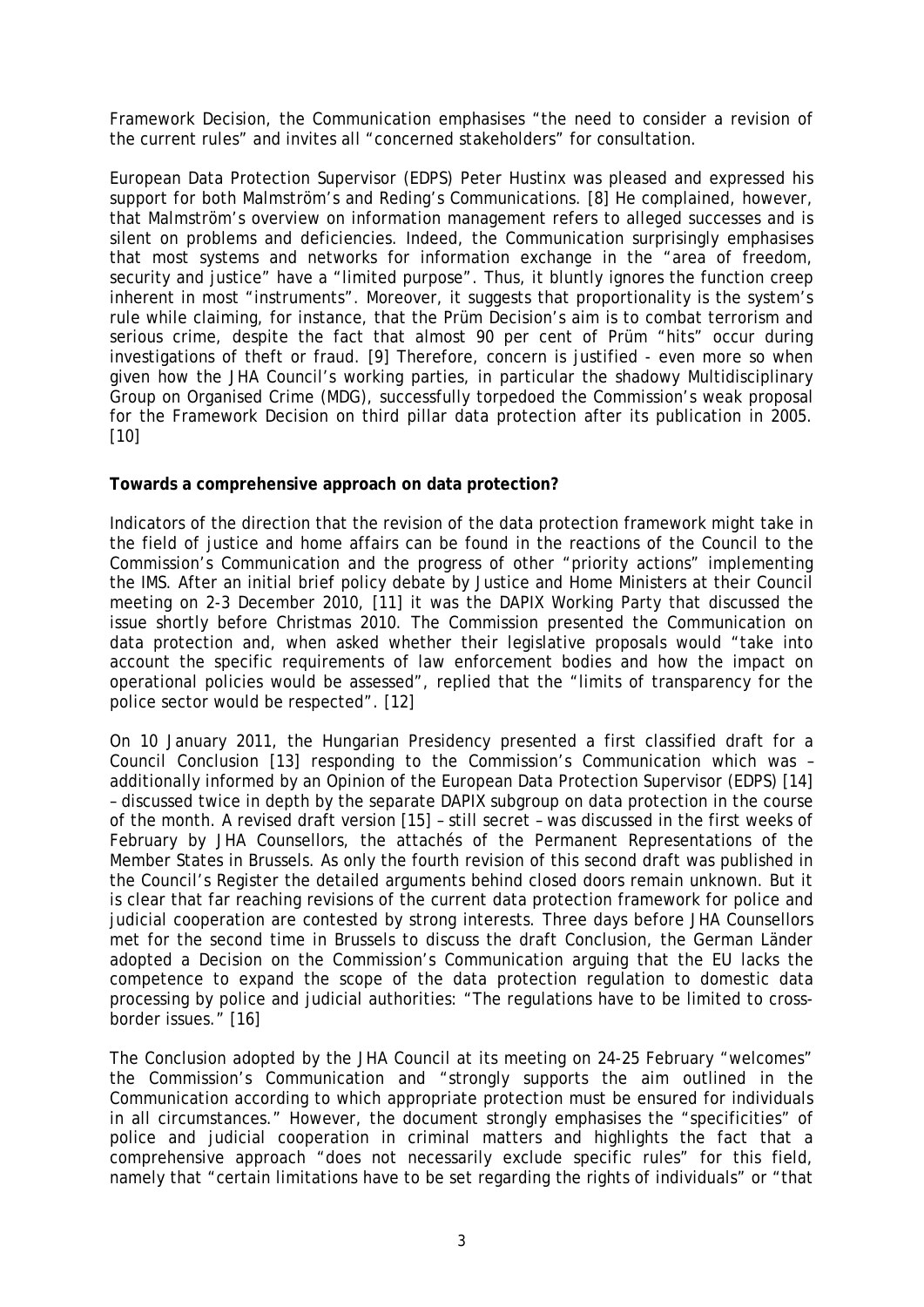the powers of the data protection authorities should not interfere" with rules for criminal proceedings. [17]

The EDPS takes account of the specificities of the fields of policing and justice and does not rule out "special rules and derogations" in his Opinion, but he hopes that the data protection revision could mean that the future rules will also apply to domestic processing and that "D[ata] P[rotection] A[uthorities] will have the same extensive and harmonised powers vis-à-vis police and judicial authorities as they have vis-à-vis other data controllers." Moreover, the EDPS recalls that "limitations to the rights of data subjects...have not to alter the essential elements of the right itself." Therefore, he demanded special safeguards as compensation for data subjects, (e.g. to distinguish between "data based on facts" and "data based on opinions or personal assessment," to distinguish between the data of suspects and non-suspects such as witnesses, victims or suspects' contacts). [18] The Council's Conclusion does not contain a single word on such safeguards.

#### **Europol's vision**

Meanwhile work on "priority actions" to implement the Information Management Strategy is progressing slowly but steadily (see Table 2 for the IMS's action list). The European Police Office (Europol) has become a key player in this process, leading four of the 11 actions: firstly, Europol has become the senior partner with Spain in the project for an "Information Exchange Platform for Law Enforcement Agencies" (IXP); secondly, it is collaborating closely with Germany in an initiative which aims to refine the "Universal Message Format" (UMF) for standardised data exchange; thirdly, the agency is coordinating efforts to develop standards and guidelines for the management of information exchange in the field of law enforcement and, fourthly, it is drafting a definition of the "target information management architecture" for 2015. [19]

Plans for the IXP were first unveiled in January 2010 by the Spanish EU Presidency. Europol's draft "business concept" presented at a meeting of the DAPIX Working Party in June 2010 explains that the goal of the project is to target end-users including "local, regional and national police forces, customs, coast guard and border control authorities", "international law enforcement bodies, like FRONTEX, OLAF, Interpol, EMCDDA, CEPOL, EuroJust and Europol" and possibly "other institutions, such as DG JLS, the Council Secretariat General, but also judicial, prosecution and penitentiary services" and even third countries like "Norway, Iceland, Liechtenstein and Switzerland".

Envisaged as a "single website that serves as the starting point for any products or service related to international law enforcement cooperation", the platform should "facilitate smooth access" to relevant legislation, policy documents, forms, tutorials, details on national and EU law enforcement structures etc., and it should make available "tools" for data mining, monitoring of the internet or open source consultation. The IXP should also provide a meta-search engine that "processes queries across the relevant databases managed in the framework of justice, liberty and security, and potentially also national databases." Reference is made to related plans for a European Police Records Index System (EPRIS) which suggests that the search function works on the basis of an index. This indicates that searched information is held by other agencies without making them fully available. The IXP should also link to "the communication channels used for cross-border information exchange, such as Interpol I24/7, SIRENE and the Europol communication tool SIENA". [20]

The objective of the "Universal Message Format" is to develop and upgrade communication channels. The project started some years ago at the initiative of Sweden, Germany, the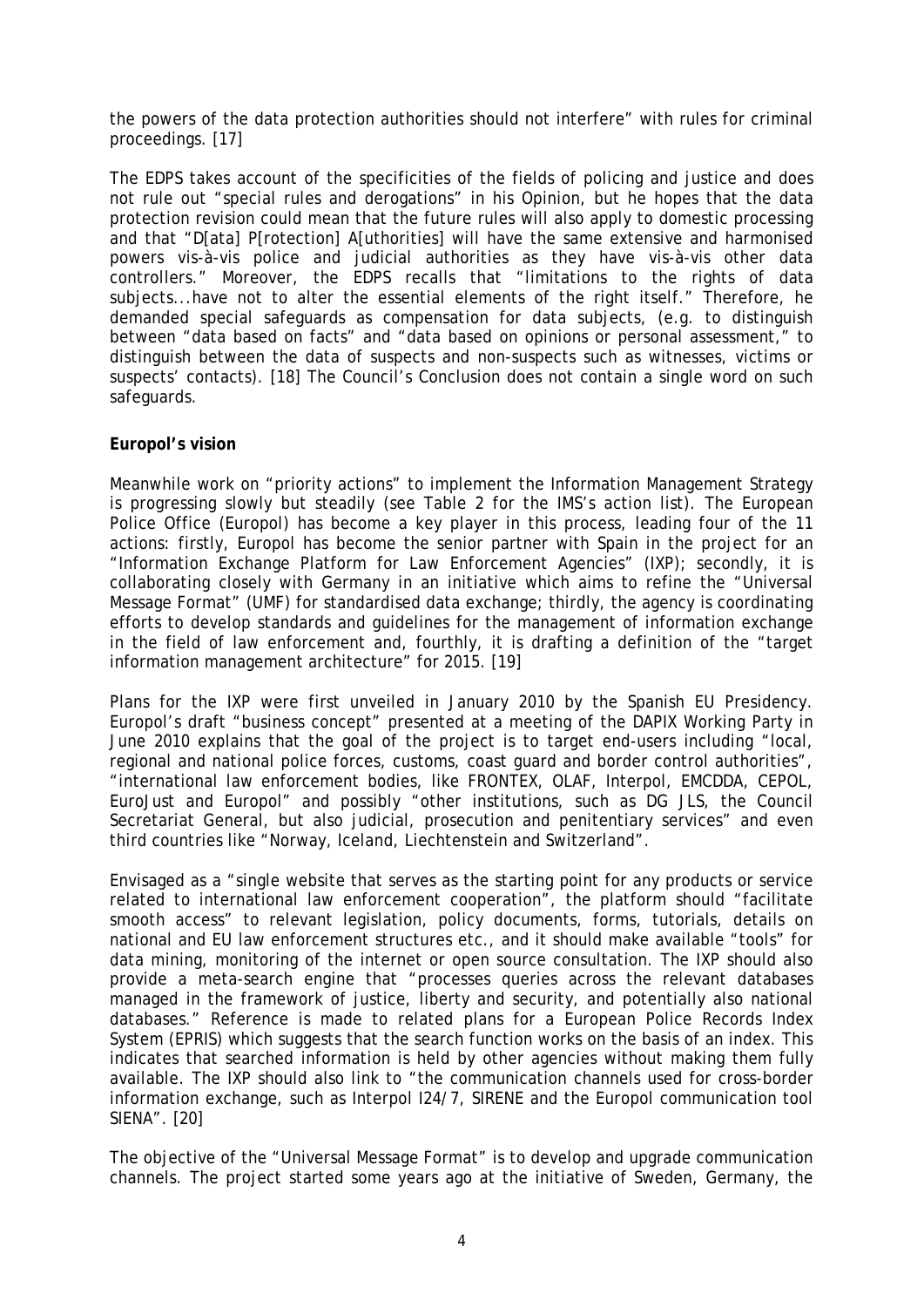Netherlands and Europol and it is aiming to develop a prototype of a standardised format for electronic information exchange under the "Swedish Initiative", Council Decision 2006/960/JHA on simplifying the exchange of information and intelligence between law enforcement authorities. [21] Its first results were presented in 2009. [22] The objective of the IMS is now to refine the prototype by defining an information model "suitable for all cases of police information exchange within Europe" from which the technical specifications of a UMF II can be derived. Following this, the new message format will be promoted and institutionalised and eventually made universal by making its use binding. [23] Though it remains to be seen whether the manifold "languages" of policing across Europe can be translated into a standardised message format, countries like Belgium, Bulgaria, Greece, Hungary, and the United Kingdom have already expressed their interest in such harmonisation. [24] In addition, Norway, Switzerland, Iceland, Liechtenstein, the EU border agency Frontex, the EU anti-fraud office Olaf, Eurojust and even Interpol have been invited to join the process. [25]

The technical and semantic convergence sought by the promotion of UMF II will be bolstered by organisational harmonisation. The objective of the third IMS action led by Europol is to develop and test standards and guidelines for the management of information exchange instruments. The theoretical part of this exercise was reported to have been concluded in autumn 2010 and should be followed by a practical demonstration using Europol's "Secure Information Exchange Network Application" (SIENA) as a test bed. [26] SIENA replaced the older Europol communication system InfoEx in 2009. What is new is that SIENA not only connects Europol and the National Liaison Officers at The Hague, but also aims to integrate Europol National Units (ENU) within the Member States and eventually establish direct interfaces with national information systems. [27] Given the emerging expansion of Europol's electronic communication channels, it is crucial for the agency to establish at least minimal common standards for SIENA across Europe. Moreover, information exchange via SIENA is a litmus test for Europol's capability to manage and exploit future initiatives in information exchange.

Europol has announced that it will publish its vision of Europe's future information exchange architecture in July 2011. Informed by the European Commission's mapping exercise, the agency, supported by Finland, will then outline the "desired state of the information landscape by 2015". [28] It is already clear that Europol is anxious to establish itself as the "EU criminal information hub" and "one stop shop for data exchange and matching". [29] But what role will the protection of privacy and personal data play?

## **A victim of the crisis**

Flanked by the promises made in the Stockholm Programme, the Lisbon Treaty and the Charter of Fundamental Rights, and by a rising awareness of the digital vulnerability of individuals in the information age, data protection has made some inroads in the areas of police and justice. Europol and Spain's ambitious plans for the IXP, for instance, have been criticised by the DAPIX data protection subgroup and also questioned by other members of the Working Party. The team in charge of defining "interoperability" raised the question of whether the term could simply be treated as a technical issue without any relevance to issues of data protection. [30] Each proposal made in the context of the IMS action list makes at least rhetorical reference to data protection: a definition of access rights, roles and logfiles are demanded for information exchange instruments. The Council's response to the Commission's Communication on the comprehensive approach to data protection recognises compliance with the principles of necessity and proportionality as preconditions for the exchange of personal data in police and judicial cooperation.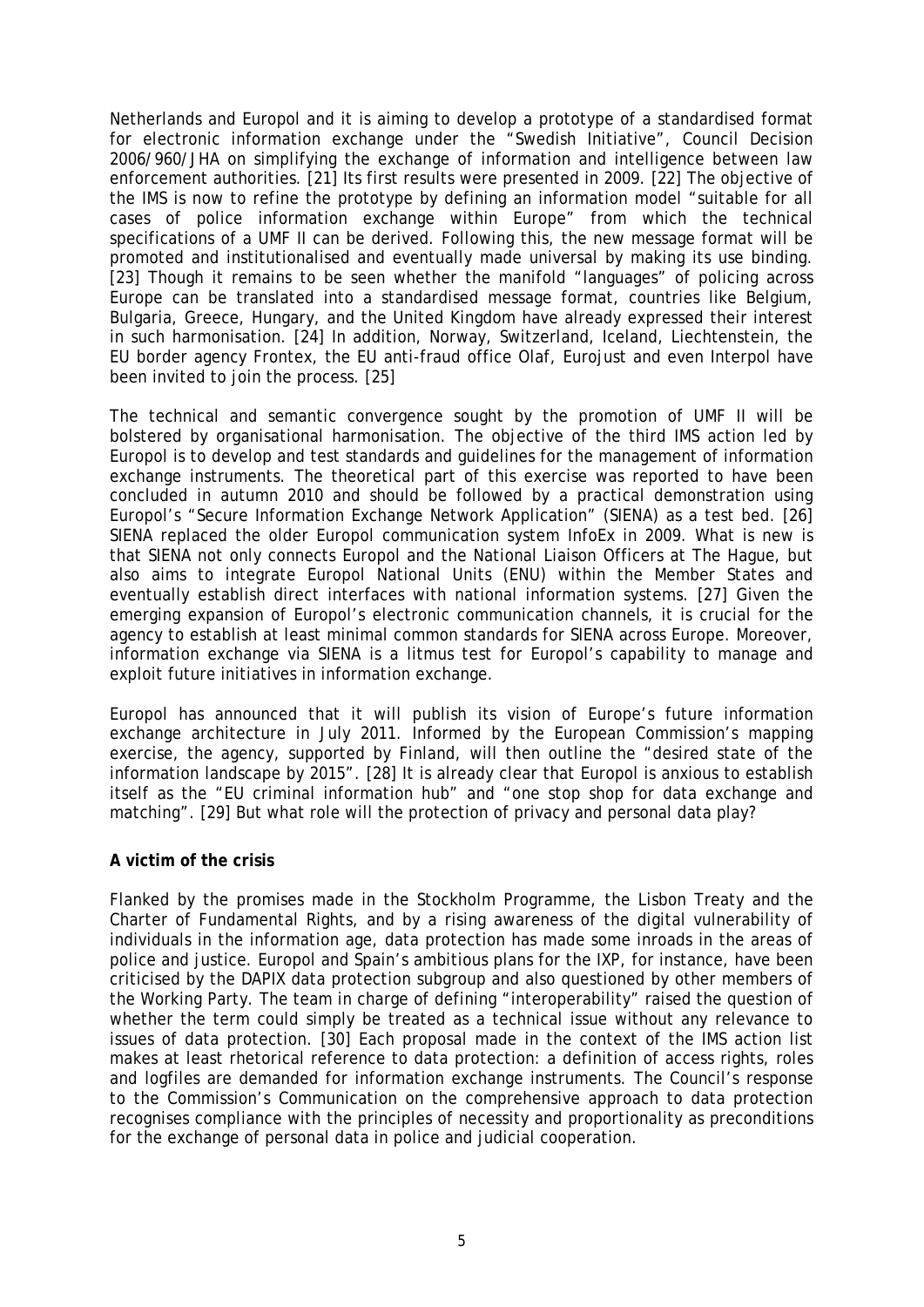However, when it comes to implementation the reality is less promising. Priority action number 2 of the IMS action list is the development of a so-called "Data Protection Impact Assessment toolkit," the objective of which is to "ensure that information exchange is fully compliant with fundamental rights." Chaired by the United Kingdom, the project group set out in summer 2010 to collect examples of "good practice" and produce "robust arguments" for the use of Data Protection Impact Assessments (DPIAs) in order to engage other Member States and produce guidance. A lack of interest by the DAPIX Working Party was seen as the highest risk to the success of this activity. [31] To foster the process, and reduce the burden on other Member States, the UK Ministry of Justice devoted two parttime staff to the project who collected examples for DPIAs from the Anglophone world. [32] The DAPIX meeting was informed on 20 December 2010 that Estonia had joined the project group. The bad news was: "On the substance, however, little progress had made in particular against the backdrop of considerable national budget cuts." [33] Obviously other priorities overshadowed the IMS "priority action" devoted to the protection of fundamental rights.

This Analysis first appeared in *Statewatch Journal* Vol 21 no 1

## Footnotes

- 1. Council doc. 16637/09, 25.11.09
- 2. Council doc. 11312/09, 26.6.09
- 3. Council doc. 13972/09, 19.10.09
- 4. Council doc. 16951/1/09, 18.1.10
- 5. Council doc. 6660/10, 2.3.10
- 6. COM (2010) 385 final
- 7. COM (2010) 606 final, 4.11.10
- 8. EDPS press releases, 30.9.10 and 15.11.10

9. Less than five per cent of the Prüm "hits" (249 of 5160 cases) between Germany and Austria, Spain, Luxemburg, the Netherlands and Slovenia occurred during investigations of serious crimes until October 2009. German Parliament doc. BT 16/14150, 22.10.09.

10. De Hert, P. / Vagelis P.: The data protection framework decision of 27 November 2008 regarding police and judicial cooperation in criminal matters. A modest achievement however not the improvement some have hoped for. In: Computer Law & Security Review 25: pp. 403–414.

- 11. Council doc. 16918/10, 2-3.12.10
- 12. Council doc. 18190/10, 22.12.10
- 13. Council doc. 17923/10, 10.1.11
- 14. Council doc. 5366/11; presented by the EDPS at the DAPIX subgroup meeting on 17.1.11.
- 15. Council doc. 5980/11, 1.2.11
- 16. Council of German States doc. Bundesrat Drucksache 707/10 (Beschluss), 11.2.11
- 17. Council doc. 5980/4/11, 15.2.11
- 18. Council doc. 5366/11, 17.1.11, pp. 45-47
- 19. Council doc. 11125/10, 15.6.10
- 20. Council doc. 11117/10, 15.6.10
- 21.http://www.semic.eu/semic/view/snav/network/Communities/UMF.xhtml

22. D. Borchers: Europäischer Polizeikongress. You Parlez UMF? 12.2.09. http://www.heise.de/security/meldung/Europaeischer-Polizeikongress-You-Parlez-UMF-Update-194851.html